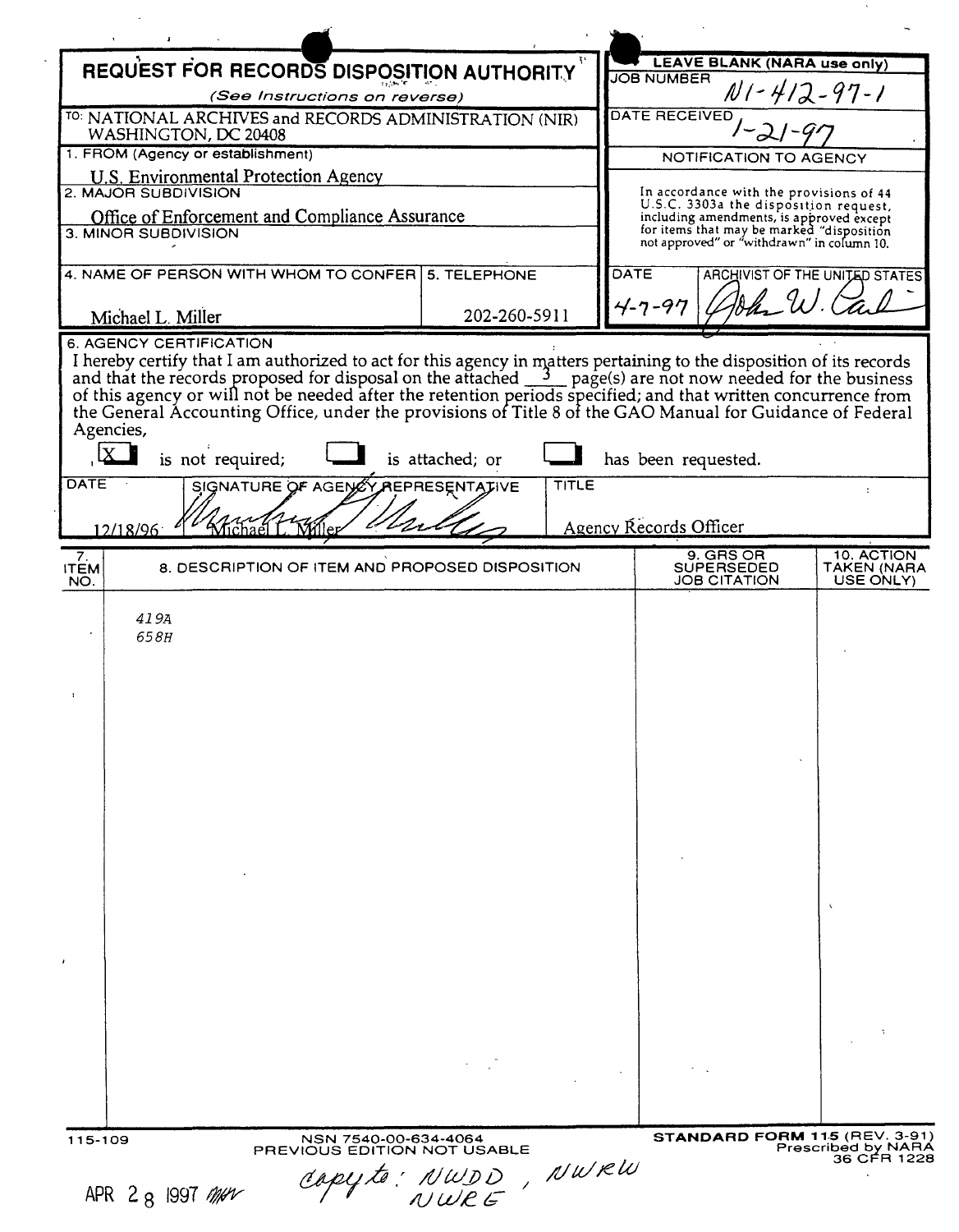# **EPA Records Schedule 419**

**Status:** Final, 09/30/2007

*i*) **Title:** Permit Compliance System (PCS)

**Program:** Enforcement and Compliance Assurance

**Applicability:** Agency-wide

**Function:** 108-025-02-02-02 - Issue Water Discharge Permits

## **NARA Disposal Authority:**

This schedule authorizes the disposition of the record copy in any media (media neutral), excluding any records already in electronic form. Records designated for permanent retention must be transferred to the National Archives in accordance with NARA standards at the time of transfer.

•  $N1-412-97-1/1$ 

## **Description:**

The Permit Compliance System (PCS) is a computerized management information system for tracking permits, compliance, and enforcement status for the National Pollution Discharge Elimination System (NPDES) program. The system tracks information about wastewater treatment facilities discharging into navigable waters. Information includes facility characteristics, discharge characteristics, compliance schedules, permit conditions, inspections, and enforcement actions. Facilities report their compliance and status information by submitting Compliance Schedule Reports and Discharge Monitoring Reports (DMR) to regions or delegated states, which enter the information into the system. Inspection and enforcement information is collected and entered by regions and/or delegated states.

## **Disposition Instructions:**

**Item a:** Electronic software program

- **• Disposable**
- For each major version change, maintain current version on tapes or cartridges in accordance with NTSD's directives and procedures. For any routine software updates, delete software after quality assurance check is performed.

**Item b:** Input

- **• Disposable**
- Follow instructions for EPA 171 Input and Source Records.

## **Item c:** Electronic data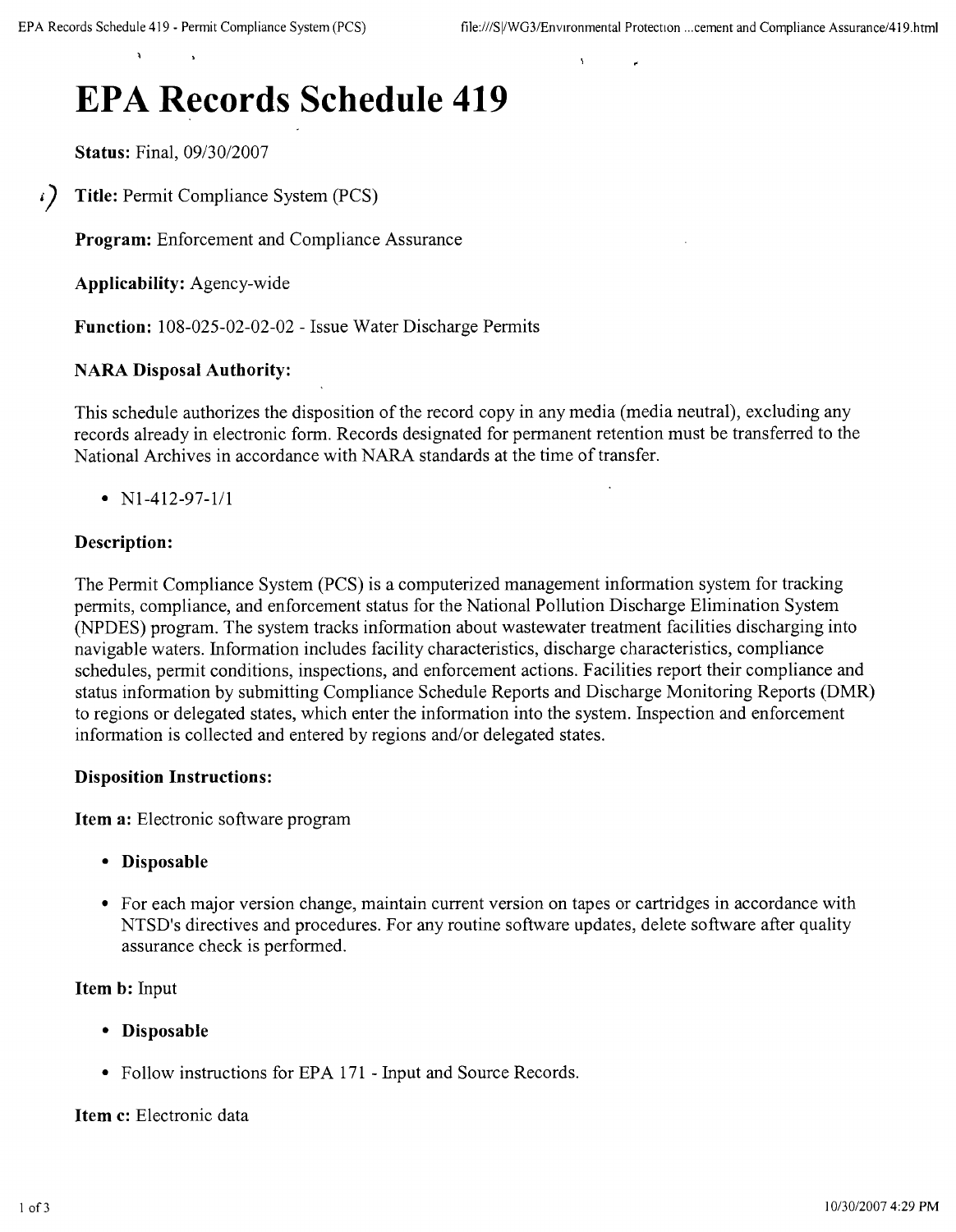..

 $\mathbf{t}$ 

- **• Permanent**
- Close when superseded
- Transfer data every 2 years to the National Archives as specified in 36 CFR 1228.270 or standards applicable at the time.

**Item d:** Output and reports

- **• Varies**
- File with related records and follow instructions for the related records.

**Item e:** Supporting documentation

- **• Permanent**
- Transfer those records necessary to document how the system captures, manipulates, and outputs data to the National Archives as specified in 36 CFR 1228.270 or standards applicable at the time. Documentation is transferred along with the electronic data (item c).

## **Guidance:**

The Enforcement Planning, Targeting and Data Division of the Office of Enforcement and Compliance Assurance is responsible for implementing the disposition for items a, c, and e. Records covered under items band d are to be filed with the related records and retained according to the disposition instructions for the records they support.

Permits are scheduled as EPA 205 (except RCRA) and EPA 478 for RCRA. Regional compliance and enforcement records are covered in EPA 211 and EPA 207, respectively. A subset of this system, the Industrial Facilities Discharge (IFD) File, is scheduled as EPA 444.

## **Reasons for Disposition:**

This item is a major system supporting operations required by statute and regulations for permitting, compliance, and enforcement. The system was previously appraised as permanent by the National Archives.

#### **Custodians:**

Office of Enforcement and Compliance Assurance, Office of Compliance, Enforcement Planning, Targeting and Data Division

- **• Contact:** Mike Mundell
- **• Telephone:** 202-564-7069

## **Related Schedules:**

EPA 171, EPA 205, EPA 207, EPA 211, EPA 444, EPA 478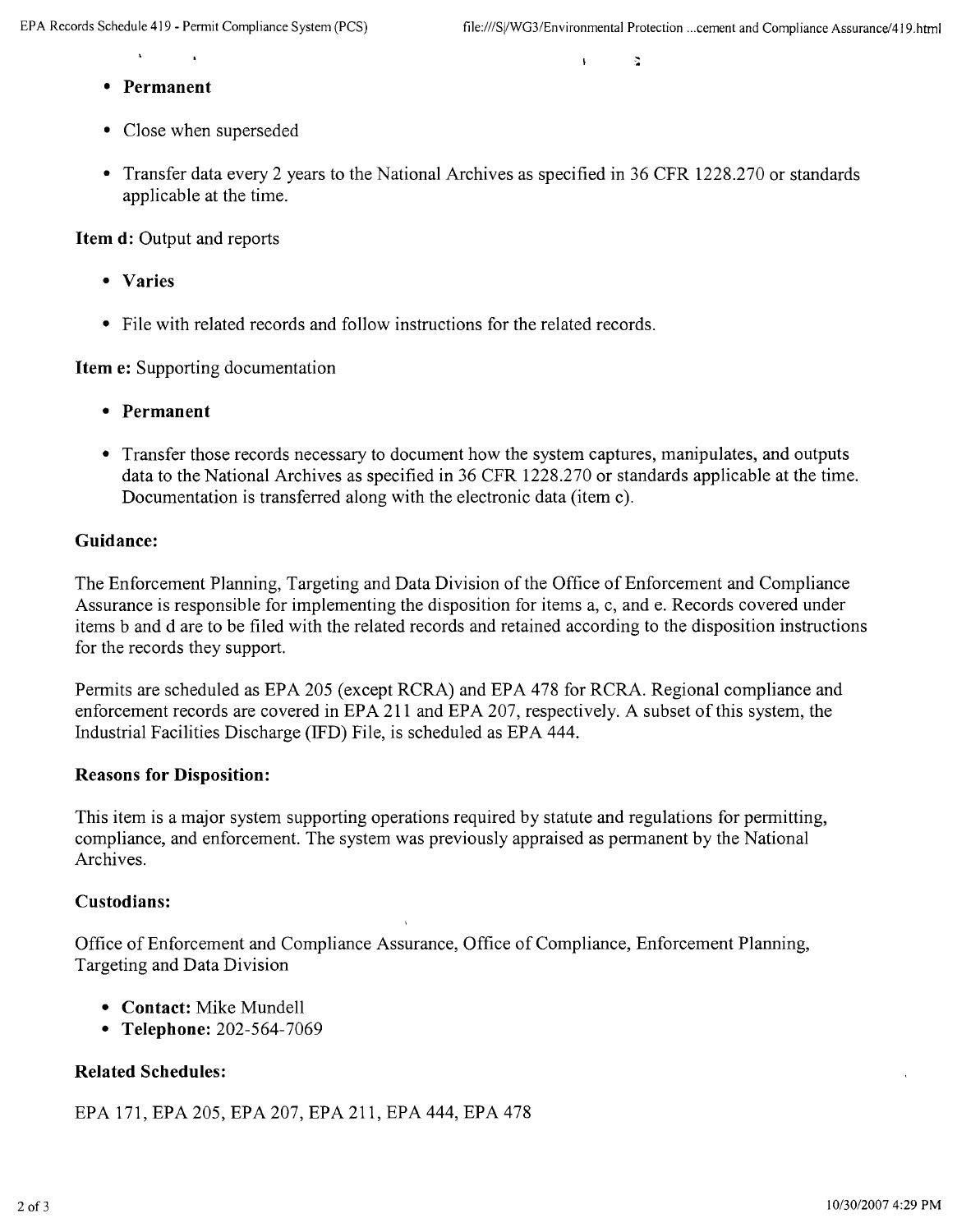$\bar{\mathbf{y}}$ 

 $\ddot{\phantom{a}}$ 

 $\hat{\mathbf{z}}$ 

## **Previous NARA Disposal Authority:**

NCl-412-81-13/8

 $\bar{\mathbf{v}}$ 

**Entry:** 12/2811992

**EPA Approval:** 12118/1996

**NARA Approval:** 04/0711997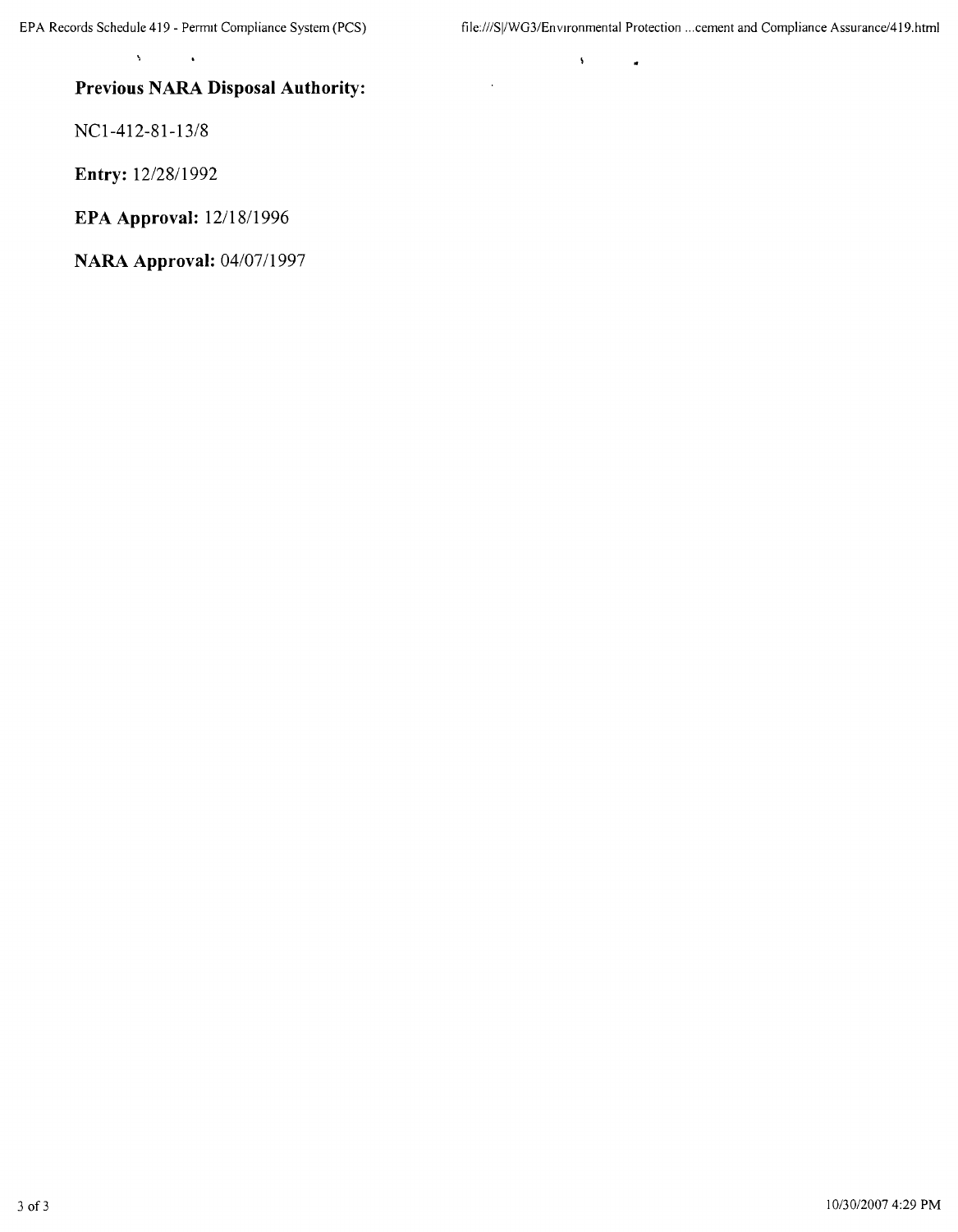

#### **DRAFT OF** *2/10/97*

#### **u.s. EPA RECORDS CONTROL SCHEDULE**

**;) SERIES TITLE:** Audit Resolution

**PROGRAM:** Resources Systems

**EPA SERIES NO;** 658H

**NARA SCHEDULE NO.** Nl-412-97-1/2 (Use this number to retire records to the FRC)

**APPLICABILITY;** Headquarters

#### *IDENTIFYING INFORMATION:*

**DESCRIPTIONr** Includes records used to document the Agency's audit resolution process. Records consist of Agency directives and guidance, special analyses and reports on the audit resolution process, status reports on unresolved audits by office, decisions of the Audit Resolution Board, and related mar.ar ia Ls .

#### **A.RRANGEMENT :**

Case files

**TYPE OF** RECORDS I **SPECIFIC RESTRICTIONS&**

Paper

 $\Delta_{\rm{c}}$ 

 $\rightarrow$ 

 $\ddot{\phantom{1}}$ 

**MEDIUM: VITAL RECORD:**

**FUNCTIONS SUPPORTED:** Program management and oversight

S~ECIFIC**LEGAL REQUIREMENTS:**